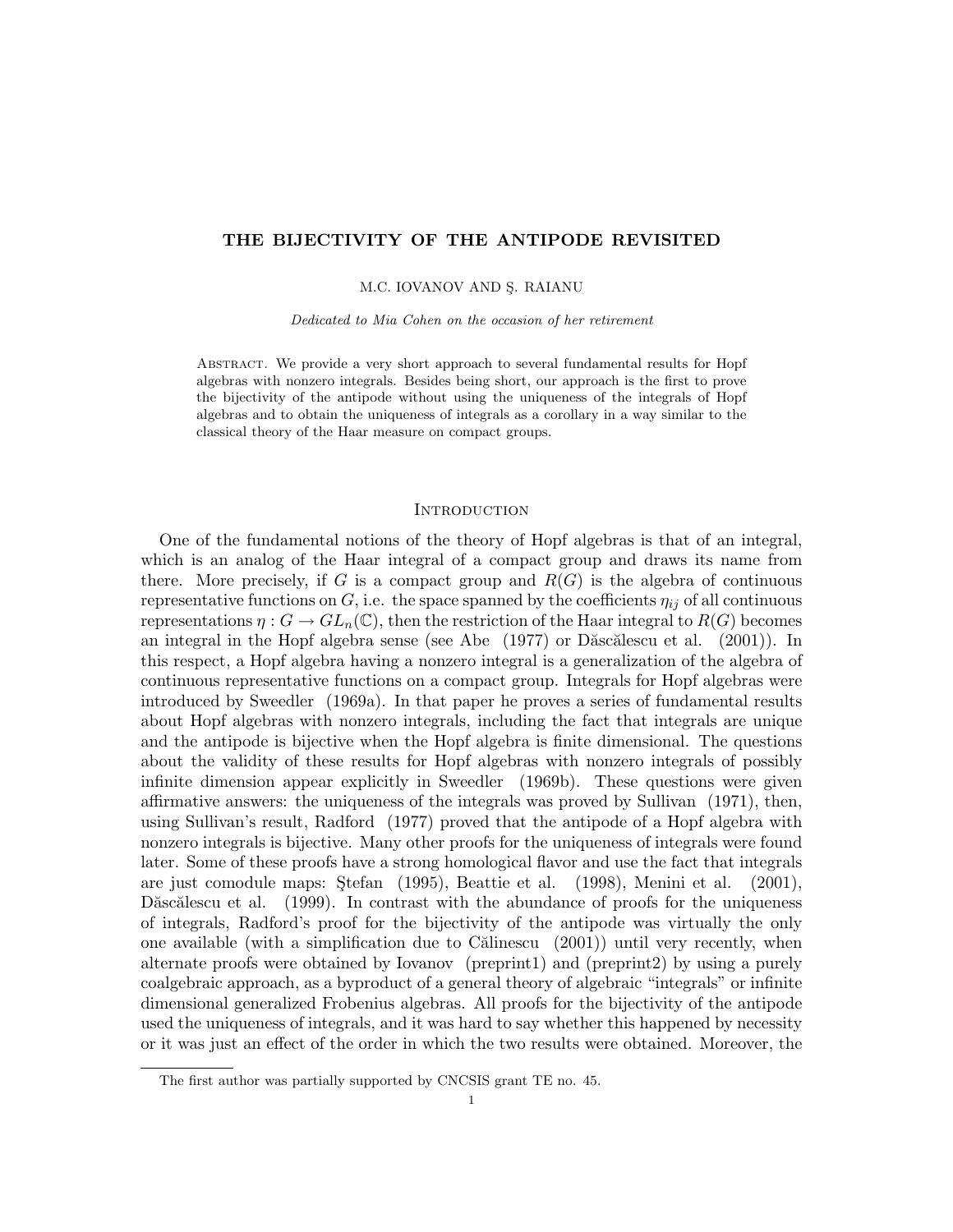#### 2 M.C. IOVANOV AND Ş. RAIANU

classical proof for the uniqueness of Haar measures adapted for Hopf algebras requires the bijectivity of the antipode (see Van Daele (1998) and Raianu (2000)). In the classical case of compact groups, the Hopf algebra of representative continuous functions clearly has a bijective antipode because it is commutative, and this probably made the causative relationship between bijectivity and uniqueness harder to understand. The fact that the antipode of a Hopf algebra with nonzero integrals might not be necessarily bijective was the only obstacle in proving the uniqueness of the integrals by using the same technique as in the case of Haar measures.

In this note we find a very short approach to explain the above mentioned results. We first prove the bijectivity of the antipode without using the uniqueness of the integrals. This is the first proof constructed in this manner, and it follows by using a technique from Iovanov (preprint1). We can then just use the classical proof of the uniqueness of the Haar measure from locally compact groups, as was done in Van Daele (1998) for multiplier Hopf algebras (see also the chapter on Haar measures in Bourbaki (1963)). Thus, besides being short, this proof also has the advantage that it shows once more an even stronger parallel than noted previously between Hopf algebras and locally compact groups.

## THE PROOFS

Let H be a Hopf algebra over the field k. Recall that a left integral  $\lambda$  of the Hopf algebra H is an element in  $H^*$  such that  $\alpha\lambda = \alpha(1)\lambda$  for all  $\alpha \in H^*$ . We also recall that whenever nonzero left integrals exist, Sweedler  $(1969b)$  proved that the antipode S of the Hopf algebra H is injective, and therefore it has a left inverse  $S<sup>l</sup>$ . Sweedler proved the injectivity of the antipode after twisting by  $S$  the module structure in a Hopf module structure on the rational module  $Rat(H^*)$ . Therefore, it makes sense that when trying to prove the surjectivity one should consider twisting by S the comodule structure in some natural Hopf module structure on the rational part. This is precisely what we are going to do.

For  $(M, \rho) \in \mathcal{M}^H$ ,

 $\rho: M \longrightarrow M \otimes H, \quad \rho(m) = m_0 \otimes m_1,$ 

we define  ${}^S\!M \in {}^H\!{\mathcal{M}}$  with comodule structure given by

$$
m\longmapsto m_{(-1)}\otimes m_{(0)}=S(m_1)\otimes m_0
$$

It is clear that we have a functor  $F : \mathcal{M}^H \longrightarrow {}^H \mathcal{M}$ ,  $F(M) = {}^S \! M$ , and F is the identity on morphisms.

If  $x, y \in H$  and  $\alpha \in H^*$ , we denote  $(x \rightarrow \alpha)(y) = \alpha(yx)$  and  $(\alpha \rightarrow x)(y) = \alpha(xy)$ . Then we have:

**Proposition 1.**  ${}^{S}\text{Rat}(H^*)$ , with left H-module structure given by

$$
H \otimes^S Rat(H^*) \longrightarrow^S Rat(H^*), \quad x \otimes \alpha \longmapsto x \longrightarrow \alpha, \quad x \in H, \ \alpha \in Rat(H^*)
$$

and left H-comodule structure as above is a left H-Hopf module.

*Proof.* The first problem is that it is not obvious why  $S Rat(H^*)$  is a left H-module under the  $\rightarrow$  action. To see this, let  $\alpha \in Rat(H^*)$ , which means that there exist  $x_i^{\alpha} \in H$  and  $g_i^{\alpha} \in H^*$  such that for all  $\beta \in H^*$  and  $h \in H$  we have

(1) 
$$
\beta \alpha(h) = \beta(h_1)\alpha(h_2) = \beta(x_i^{\alpha})g_i^{\alpha}(h)
$$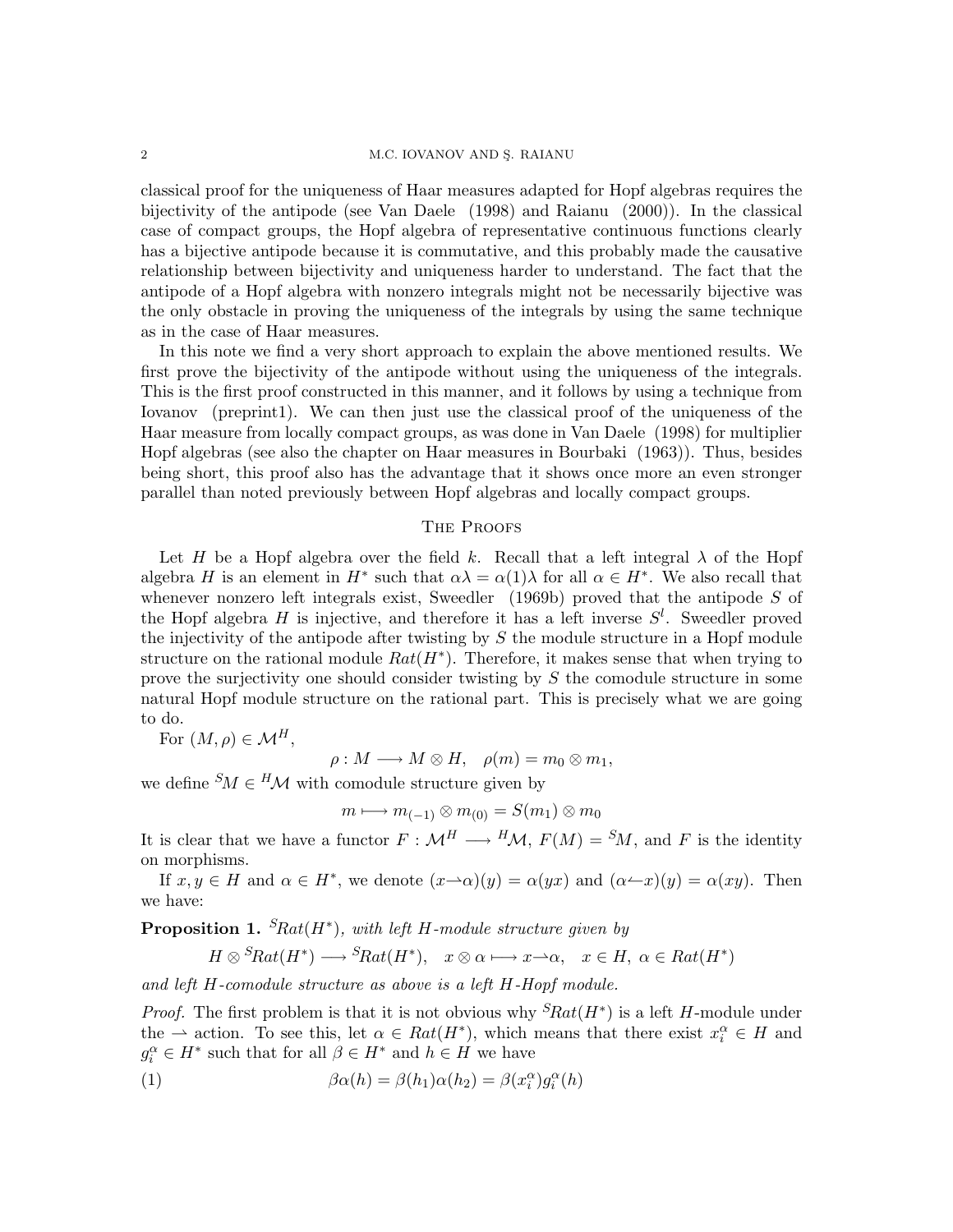Now let  $x \in H$ , denote as before the left inverse of S by  $S<sup>l</sup>$ , and let us compute

$$
\beta(x \to \alpha)(h) = \beta(h_1)(x \to \alpha)(h_2)
$$
  
\n
$$
= \beta S^l(S(h_1))\alpha(h_2 x)
$$
  
\n
$$
= \beta S^l(x_1 S(x_2) S(h_1))\alpha(h_2 x_3)
$$
  
\n
$$
= (\beta S^l \to x_1)(S((hx_2)_1))\alpha((hx_2)_2)
$$
  
\n
$$
= (\beta S^l \to x_1) \circ S(x_i^{\alpha})g_i^{\alpha}(hx_2) \to \text{by (1)}
$$
  
\n
$$
= \beta(S^l(x_1 S(x_i^{\alpha})))(x_2 \to g_i^{\alpha})(h)
$$

Therefore, we proved that  $x \rightarrow \alpha \in Rat(H^*)$ .

To finish the proof, we need to show that

$$
(x\rightarrow \alpha)_{(-1)} \otimes (x\rightarrow \alpha)_{(0)} = x_1\alpha_{(-1)} \otimes x_2 \rightarrow \alpha_{(0)}
$$

which is

$$
S((x\rightarrow \alpha)_1) \otimes (x\rightarrow \alpha)_0 = x_1 S(\alpha_1) \otimes x_2 \rightarrow \alpha_0
$$

or

$$
\langle \beta S((x-\alpha)_1)(x-\alpha)_0, y \rangle = \langle \beta(x_1S(\alpha_1))(x_2-\alpha_0), y \rangle, \quad \forall \beta \in H^*, \ y \in H
$$

We have

$$
\langle \beta S((x \rightarrow \alpha)_1)(x \rightarrow \alpha)_0, y \rangle = \langle (\beta \circ S) * (x \rightarrow \alpha), y \rangle \quad (\text{rt } H \text{-com str of } Rat(H^*))
$$
  
\n
$$
= \beta S(y_1)(x \rightarrow \alpha)(y_2)
$$
  
\n
$$
= \beta S(y_1)\alpha(y_2x)
$$
  
\n
$$
= \beta S(y_1)\alpha(y_2x_2)\varepsilon(x_1)
$$
  
\n
$$
= \beta(\varepsilon(x_1)S(y_1))\alpha(y_2x_2)
$$
  
\n
$$
= \beta(x_1S(x_2)S(y_1)\alpha(y_2x_3)
$$
  
\n
$$
= (\beta \rightarrow x_1)(S(y_1x_2))\alpha(y_2x_3)
$$
  
\n
$$
= \langle (\beta \rightarrow x_1) \circ S, (yx_2)_1 \rangle \langle \alpha, (yx_2)_2 \rangle
$$
  
\n
$$
= \langle ((\beta \rightarrow x_1) \circ S) * \alpha, yx_2 \rangle
$$
  
\n
$$
= \langle ((\beta \rightarrow x_1) \circ S)(\alpha_1)\alpha_0, yx_2 \rangle
$$
  
\n
$$
= \beta(x_1S(\alpha_1))\alpha_0(yx_2)
$$
  
\n
$$
= \langle \beta(x_1S(\alpha_1))(x_2 \rightarrow \alpha_0), y \rangle,
$$

which ends the proof.  $\Box$ 

Let C be a coalgebra and  $M \in \mathcal{CM}$ . The coalgebra  $C_M$  associated to M is the smallest subcoalgebra  $C_M$  of C such that  $\rho(M) \subseteq C_M \otimes M$ , i.e.  $C_M = \cap_{A \subseteq C, \rho(M) \subseteq A \otimes M} A$  (see Dăscălescu et al. (2001, p. 102)). With this notation we have:

**Proposition 2.** If  $M \xrightarrow{f} N$  is a surjective morphism of left C-comodules, then  $C_N \subseteq C_M$ . *Proof.* Let  $K = Ker(f)$ . Then clearly  $C_K \subseteq C_M$ . Therefore, K is a  $C_M$ -subcomodule, so  $\rho_{M/K}(M/K) \subseteq C_M \otimes M/K$ , i.e.  $\rho_N(N) \subseteq C_M \otimes N$ , hence  $C_N \subseteq C_M$  by definition.  $\square$ 

We are now ready to prove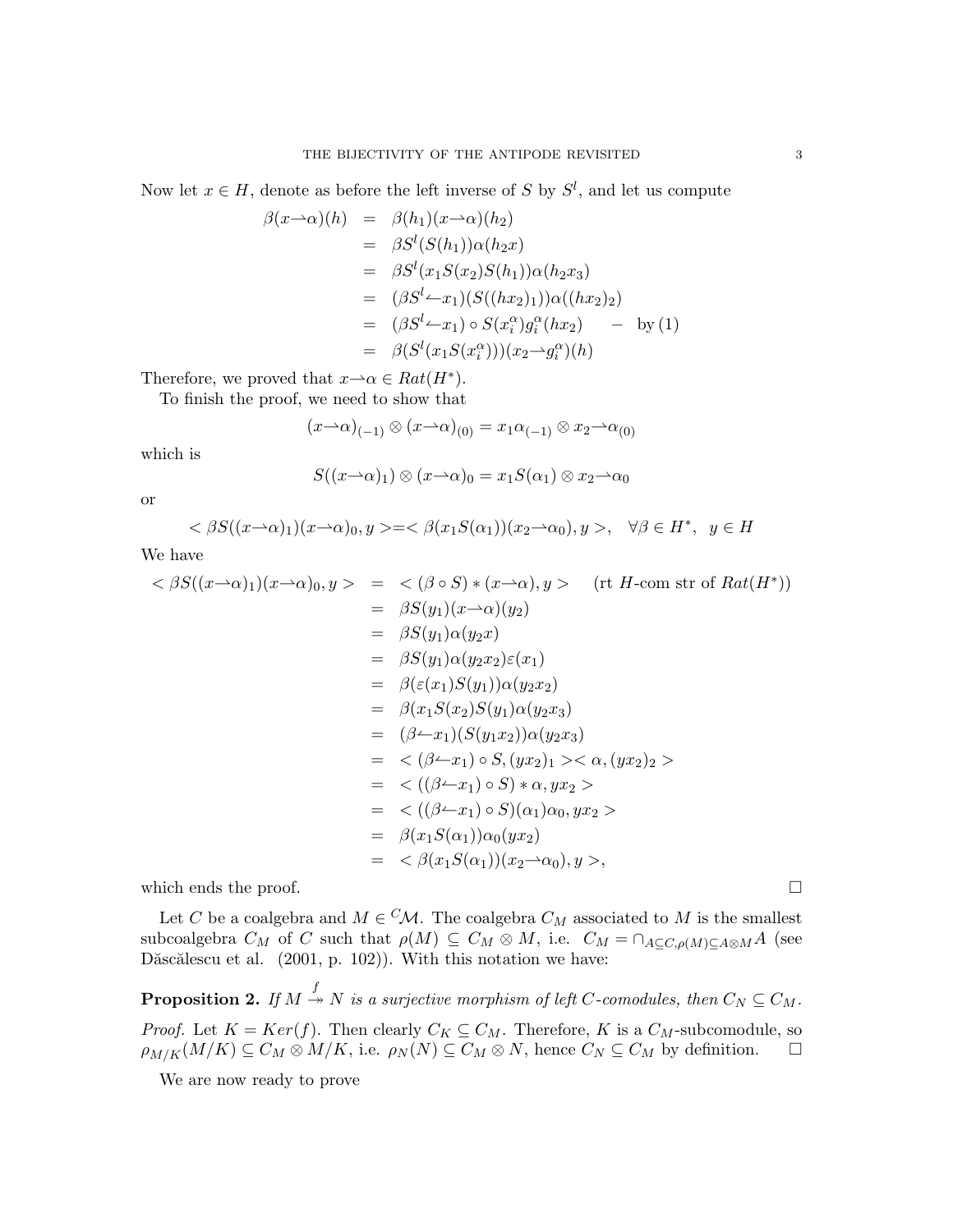**Theorem 3.** If  $H$  is co-Frobenius,  $S$  is bijective.

Proof. By Proposition 1 and the fundamental theorem of Hopf modules, we have that  ${}^{S}Rat(H^*)\simeq H\otimes ({}^{S}Rat(H^*))^{co}=H\otimes \int_{l}$ , since it is easy to see that  $({}^{S}Rat(H^*))^{co}=\int_{l}$ . Also, since  $(Rat(H^*))^H \simeq \int_l \otimes H = H^{(dim \int_l)}$  in  $\mathcal{M}^H$ , we get  $^S Rat(H^*) \simeq {^S H})^{(dim \int_l)} =$  $\bigoplus_{dim \int_l} {}^S H$ , using the fact that the functor F clearly commutes with direct sums. Since  $Rat(\overrightarrow{H^*}) \neq 0$  (equivalently  $\int_l \neq 0$ ) we can find a surjection of left H-comodules

$$
\pi : ({}^{S}\!H)^{(\dim f_i)} \simeq {}^{S}\!Rat(H^*) \simeq H \otimes ({}^{S}\!Rat(H^*))^{co} \twoheadrightarrow {}^{H}\!H
$$

Then  $C_H \subseteq \sum C_{SH} = C_{SH}$  by Proposition 2 and the obvious fact that  $C_{\bigoplus}$ Then  $C_H \subseteq \sum C_{SH} = C_{SH}$  by Proposition 2 and the obvious fact that  $C_{\bigoplus_{i \in I} M_i} = \sum_{i \in I} C_{M_i}$ . Obviously,  $C_H = H$  (by the counit property), and also  $C_{SH} = S(H)$ , since  $\forall h \in H, S(h) = S(h_2)\varepsilon(h_1) \in C_{SH}$ , because  $\rho_{SH}(h) = S(h_2) \otimes h_1 \in H \otimes^S H$ . So  $H \subseteq S(H)$ , and the proof is complete.

**Corollary 4.** If  $t \in \int_{l}$ ,  $t \neq 0$ , then  $t \circ S \in \int_{r}$ ,  $t \circ S \neq 0$ .

*Proof.* Obvious. □

As a consequence of this proof, the proof for the uniqueness of integrals can be translated verbatim to Hopf algebras from the case of Haar measures, as was done by Van Daele (1998) for regular multiplier Hopf algebras. This proof could not be used for Hopf algebras because it requires the bijectivity of the antipode, and until now all proofs of the bijectivity of the antipode used the uniqueness of integrals. A modified version of the proof below not requiring the bijectivity of the antipode was given by Raianu (2000).

**Corollary 5.** The dimension of  $\int_{l}$  is at most one.

*Proof.* (Identical to the proof of Van Daele (1998, Theorem 3.7)) Let  $t_1, t_2 \in \int_l, t_2 \neq 0$ . By Corollary  $4 \lambda = t_2 \circ S \in \int_r \setminus \{0\}$ . Then for any  $h \in H$  there is a  $g \in H$  such that

(2) 
$$
t_1(xh) = t_2(xg) \quad \forall x \in H.
$$

Indeed, let  $l, m \in H$  such that  $\lambda(l) = 1$  and  $t_2(m) = 1$ . Then

$$
t_1(xh) = \lambda(l)t_1(xh)
$$
  
\n
$$
= \lambda(x_1h_1l)t_1(x_2h_2) \quad (t_1 \in \int_l)
$$
  
\n
$$
= \lambda(x_1h_1l_1)t_1(x_2h_2l_2S(l_3))
$$
  
\n
$$
= \lambda(xhl_1)t_1(S(l_2)) \quad (\lambda \in \int_r)
$$
  
\n
$$
= \lambda(xe) \quad (e = hl_1t_1(S(l_2))
$$
  
\n
$$
= \lambda(xe)t_2(m)
$$
  
\n
$$
= \lambda(x_1e_1)t_2(x_2e_2m) \quad (\lambda \in \int_r)
$$
  
\n
$$
= \lambda(x_1e_1m_2S^{-1}(m_1))t_2(x_2e_2m_3)
$$
  
\n
$$
= \lambda(S^{-1}(m_1))t_2(xem_2) \quad (t_2 \in \int_l)
$$
  
\n
$$
= t_2(xg) \quad (g = em_2\lambda(S^{-1}(m_1)).
$$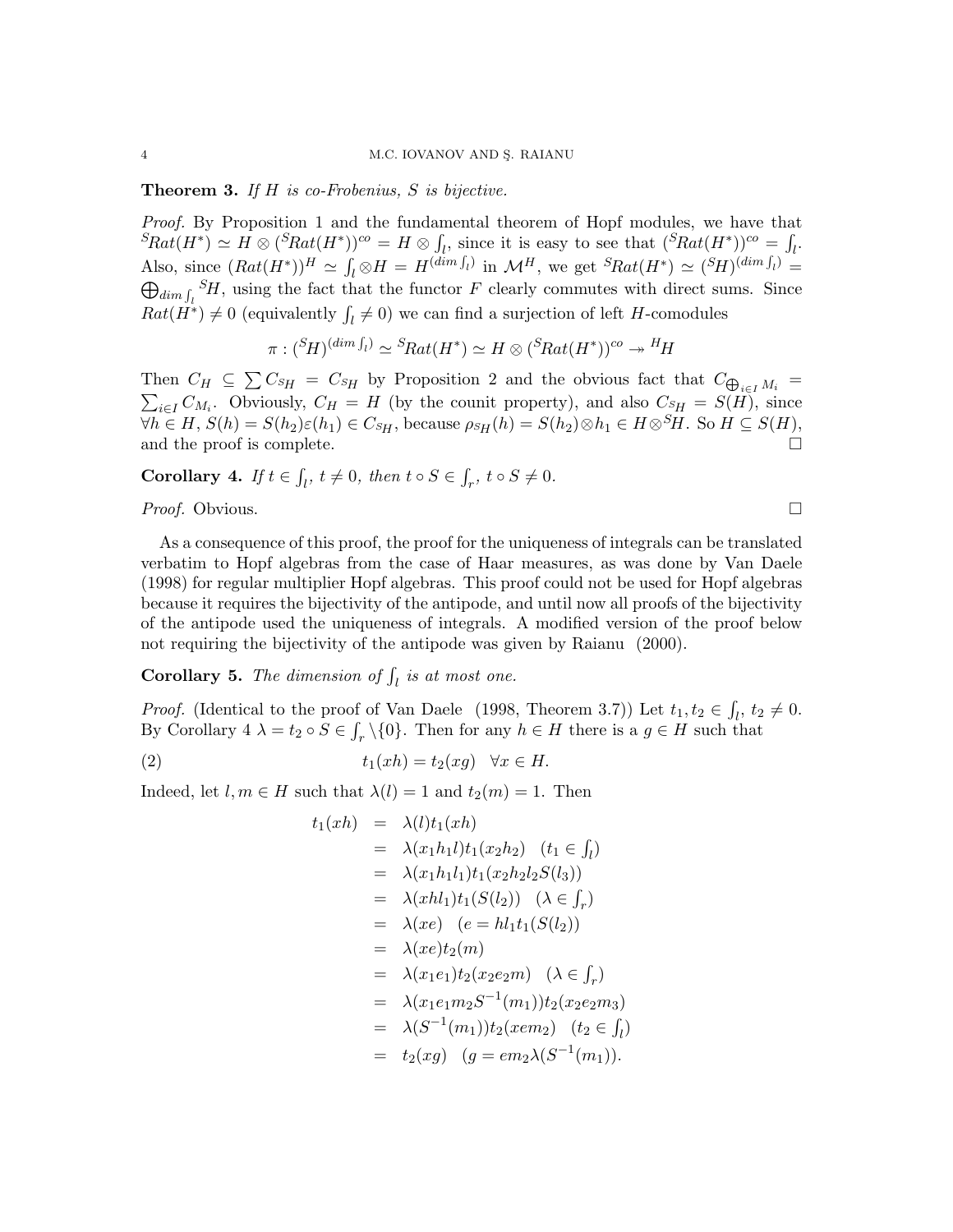We finish the proof by showing that  $t_1$  is a scalar multiple of  $t_2$ . For  $y \in H$  we have:

$$
t_1(y) = \lambda(l)t_1(y)
$$
  
\n
$$
= \lambda(l_1)t_1(yl_2) \quad (\lambda \in \int_r)
$$
  
\n
$$
= \lambda(S(y_1)y_2l_1)t_1(y_3l_2)
$$
  
\n
$$
= \lambda(S(y_1))t_1(y_2l) \quad (t_1 \in \int_l)
$$
  
\n
$$
= \lambda(S(y_1))t_2(y_2g) \quad - \text{ by (2)}
$$
  
\n
$$
= \lambda(g)t_2(y),
$$

where the last equality follows from reversing the previous three equalities, and the proof is complete.  $\square$ 

Remarks 6. a) Note that aside from the bijectivity of the antipode, the proof above uses only the definition of integrals.

b) To compensate for not being able to use the inverse of S, a special left integral had to be chosen in Raianu (2000) and it was shown to form a basis of  $\int_l$ . Once we are able to use the inverse of S, the proof above shows that any non-zero left integral will do.

Following the work of Lin, Larson, Sweedler, and Sullivan, the existence of a nonzero integral is equivalent to various representation theoretical properties of the Hopf algebra, such as that of being co-Frobenius as a coalgebra, or having nonzero rational part. As a final application, we show how our approach may be used to simplify the proof of some of these results (see Dăscălescu et al.  $(2001,$  Theorem  $5.3.2)$ ):

Corollary 7. For a Hopf algebra H the following assertions are equivalent:

(1) H is left co-Frobenius (2) H is left quasi-co-Frobenius (3) H is left semiperfect  $(4)$  Rat $(H^*) \neq 0$  (H<sup>\*</sup> as a left H<sup>\*</sup>-module) (5)  $\int_l \neq 0$ 

(6) The right hand version of  $(1)-(5)$ 

Proof. All implications follow directly from the definitions or from Sweedler's isomorphism, with the exception of 5) $\Rightarrow$ 6) which follows from Corollary 4.

# ACKNOWLEDGMENTS

We thank the referee for some valuable suggestions.

### **REFERENCES**

Abe, E. (1977). Hopf Algebras, Cambridge Univ. Press.

- Beattie, M., Dăscălescu, S., Grünenfelder, L., Năstăsescu, C. (1998). Finiteness Conditions, Co-Frobenius Hopf Algebras and Quantum Groups, J. Algebra 200:312-333.
- Bourbaki, N. (1963). Eléments de mathématique. Fascicule XXIX. Livre VI: Intégration. Chapitre 7: Mesure de Haar. Chapitre 8: Convolution et représentations. (French) Actualités Scientifiques et Industrielles, No. 1306 Hermann, Paris.
- Călinescu, C. (2001). On the bijectivity of the antipode in a co-Frobenius Hopf algebra, Bull. Math. Soc. Sci. Math. Roumanie (N.S.) 44(92):59-62.